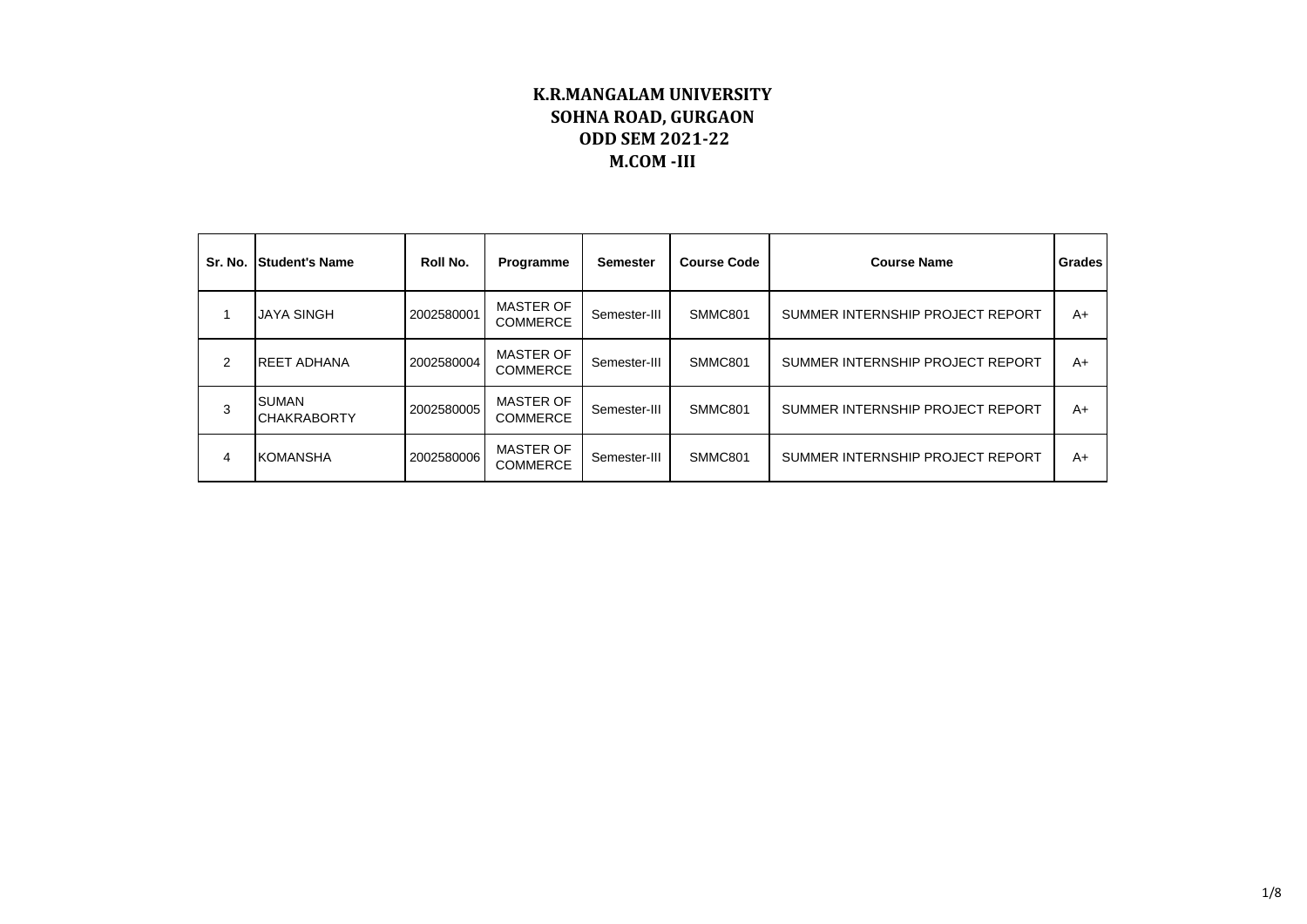| Sr. No. | <b>Student's Name</b>              | Roll No.   | Programme                           | <b>Semester</b> | <b>Course Code</b> | <b>Course Name</b>                  | <b>Grades</b> |
|---------|------------------------------------|------------|-------------------------------------|-----------------|--------------------|-------------------------------------|---------------|
|         | <b>JAYA SINGH</b>                  | 2002580001 | <b>MASTER OF</b><br><b>COMMERCE</b> | Semester-III    | SMMC805A           | CREATING AN ENTREPRENEURIAL MINDSET | A+            |
| 2       | <b>REET ADHANA</b>                 | 2002580004 | <b>MASTER OF</b><br><b>COMMERCE</b> | Semester-III    | SMMC805A           | CREATING AN ENTREPRENEURIAL MINDSET | A+            |
| 3       | <b>SUMAN</b><br><b>CHAKRABORTY</b> | 2002580005 | <b>MASTER OF</b><br><b>COMMERCE</b> | Semester-III    | SMMC805A           | CREATING AN ENTREPRENEURIAL MINDSET | $\circ$       |
| 4       | <b>KOMANSHA</b>                    | 2002580006 | <b>MASTER OF</b><br><b>COMMERCE</b> | Semester-III    | SMMC805A           | CREATING AN ENTREPRENEURIAL MINDSET | O             |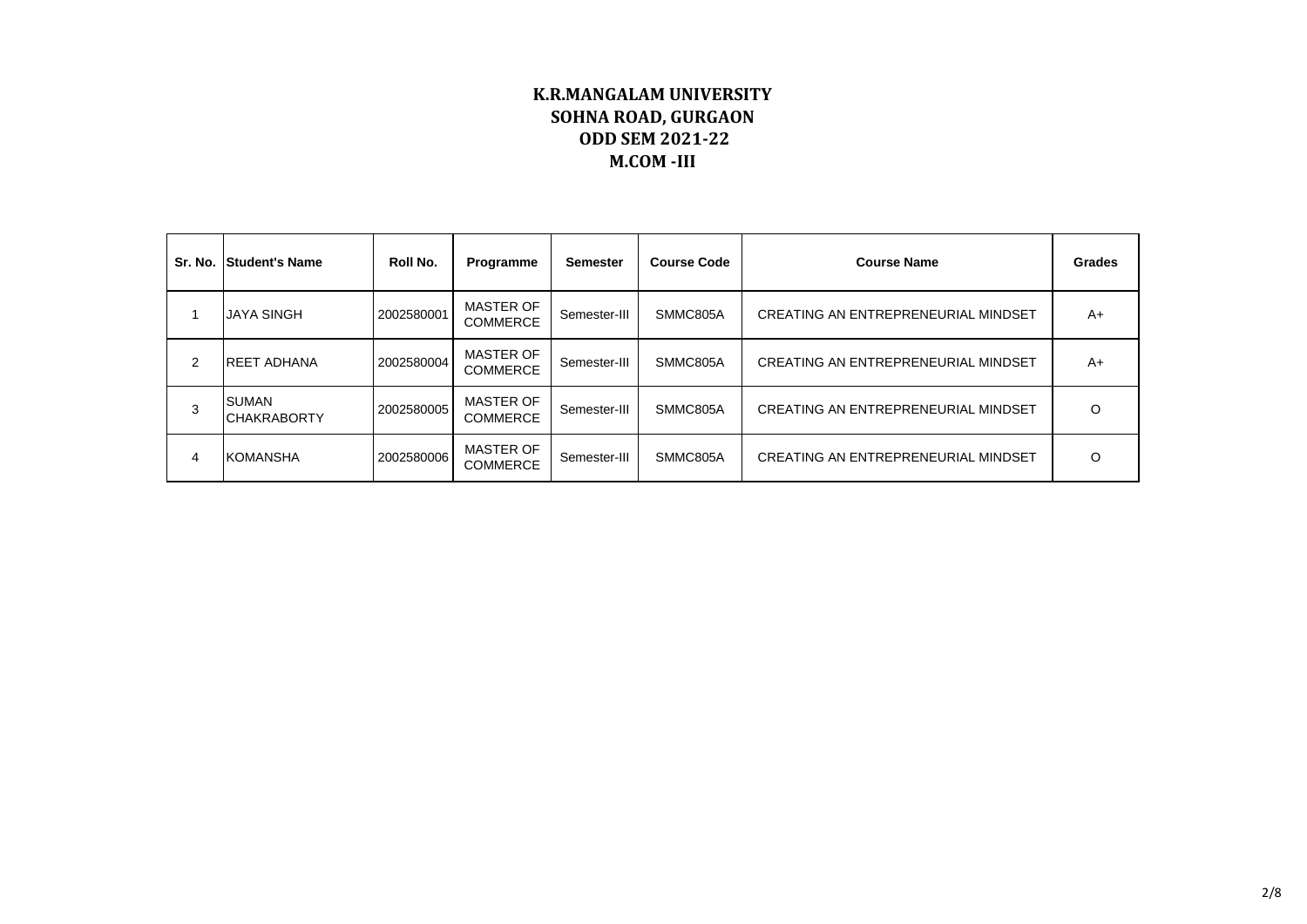| Sr. No. | <b>Student's Name</b>              | Roll No.   | Programme                           | <b>Semester</b> | <b>Course Code</b> | <b>Course Name</b>                                    | <b>Grades</b> |
|---------|------------------------------------|------------|-------------------------------------|-----------------|--------------------|-------------------------------------------------------|---------------|
|         | <b>JAYA SINGH</b>                  | 2002580001 | <b>MASTER OF</b><br><b>COMMERCE</b> | Semester-III    | SMMA733A           | Quantitative Techniques for Business Decisions        | C             |
| 2       | <b>REET ADHANA</b>                 | 2002580004 | <b>MASTER OF</b><br><b>COMMERCE</b> | Semester-III    | SMMA733A           | <b>Quantitative Techniques for Business Decisions</b> | $A+$          |
| 3       | <b>SUMAN</b><br><b>CHAKRABORTY</b> | 2002580005 | <b>MASTER OF</b><br><b>COMMERCE</b> | Semester-III    | SMMA733A           | <b>Quantitative Techniques for Business Decisions</b> | A             |
| 4       | <b>KOMANSHA</b>                    | 2002580006 | <b>MASTER OF</b><br><b>COMMERCE</b> | Semester-III    | SMMA733A           | <b>Quantitative Techniques for Business Decisions</b> | $A+$          |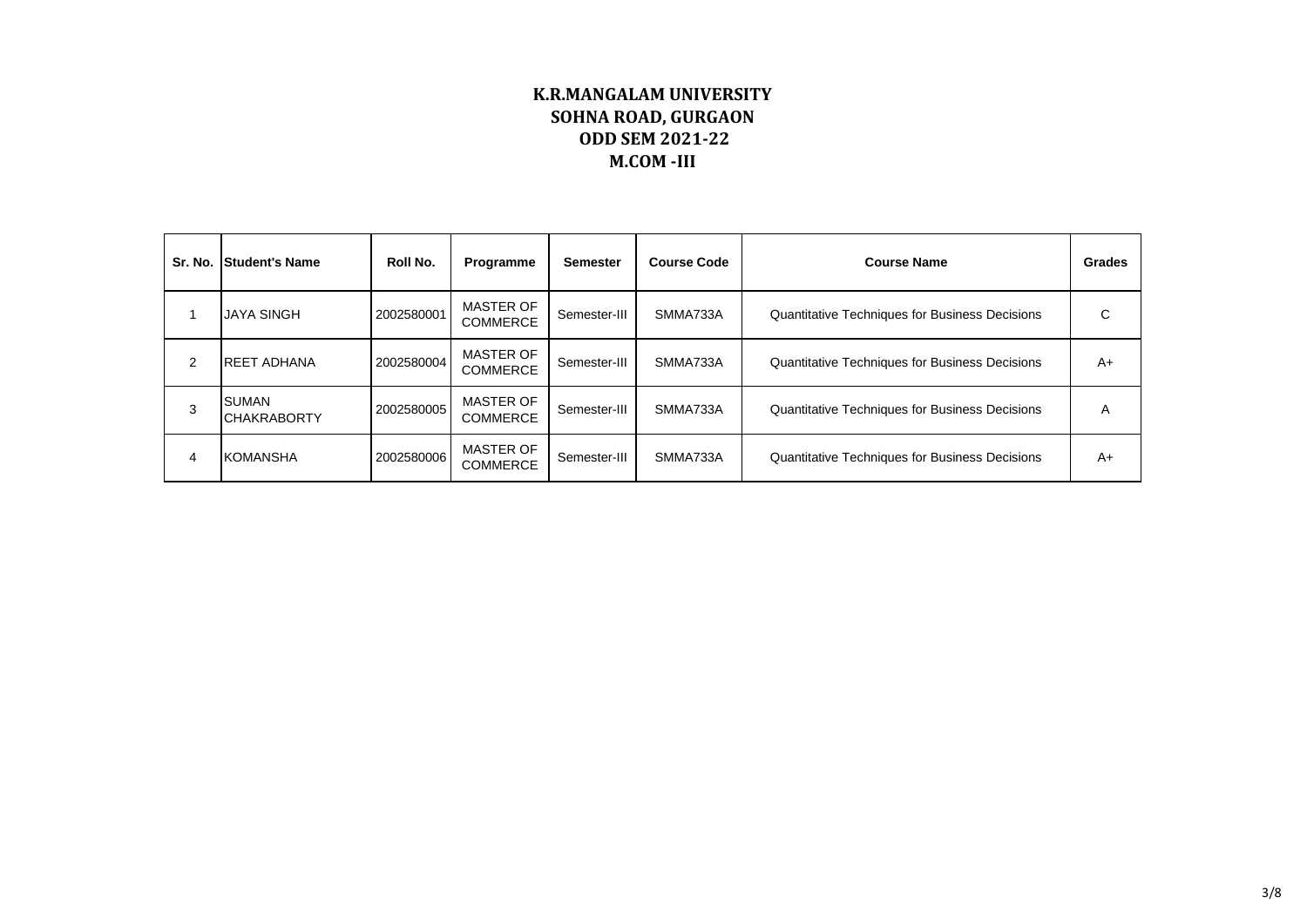| Sr. No. | <b>Student's Name</b>               | Roll No.   | Programme                           | <b>Semester</b> | <b>Course Code</b> | <b>Course Name</b>        | <b>Grades</b> |
|---------|-------------------------------------|------------|-------------------------------------|-----------------|--------------------|---------------------------|---------------|
|         | <b>JAYA SINGH</b>                   | 2002580001 | <b>MASTER OF</b><br><b>COMMERCE</b> | Semester-III    | SMMC702A           | <b>FINANCIAL SERVICES</b> | $A+$          |
| 2       | <b>REET ADHANA</b>                  | 2002580004 | <b>MASTER OF</b><br><b>COMMERCE</b> | Semester-III    | SMMC702A           | <b>FINANCIAL SERVICES</b> | $A+$          |
| 3       | <b>ISUMAN</b><br><b>CHAKRABORTY</b> | 2002580005 | <b>MASTER OF</b><br><b>COMMERCE</b> | Semester-III    | SMMC702A           | <b>FINANCIAL SERVICES</b> | $A+$          |
| 4       | <b>KOMANSHA</b>                     | 2002580006 | <b>MASTER OF</b><br><b>COMMERCE</b> | Semester-III    | SMMC702A           | <b>FINANCIAL SERVICES</b> | $A+$          |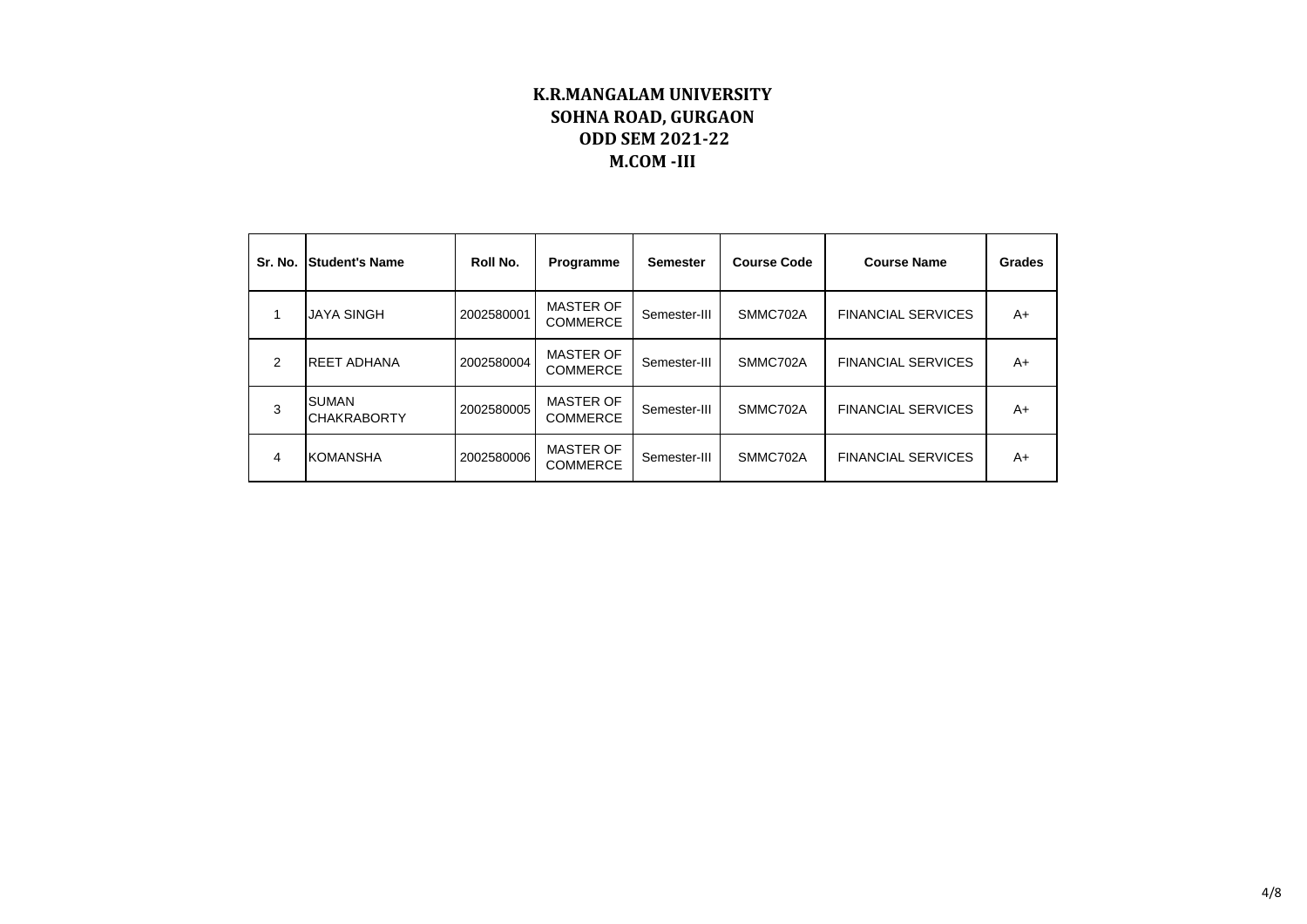| Sr. No. | <b>Student's Name</b>              | Roll No.   | Programme                           | <b>Semester</b> | <b>Course Code</b>                                 | <b>Course Name</b>                     | <b>Grades</b> |
|---------|------------------------------------|------------|-------------------------------------|-----------------|----------------------------------------------------|----------------------------------------|---------------|
|         | <b>JAYA SINGH</b>                  | 2002580001 | <b>MASTER OF</b><br><b>COMMERCE</b> | Semester-III    | SMMC865A                                           | FINANCIAL STRATEGY FOR GLOBAL BUSINESS |               |
| 2       | <b>REET ADHANA</b>                 | 2002580004 | <b>MASTER OF</b><br><b>COMMERCE</b> | Semester-III    | SMMC865A                                           | FINANCIAL STRATEGY FOR GLOBAL BUSINESS | $A+$          |
| 3       | <b>SUMAN</b><br><b>CHAKRABORTY</b> | 2002580005 | <b>MASTER OF</b><br><b>COMMERCE</b> | Semester-III    | SMMC865A<br>FINANCIAL STRATEGY FOR GLOBAL BUSINESS |                                        | $A+$          |
| 4       | <b>KOMANSHA</b>                    | 2002580006 | <b>MASTER OF</b><br><b>COMMERCE</b> | Semester-III    | SMMC865A                                           | FINANCIAL STRATEGY FOR GLOBAL BUSINESS | O             |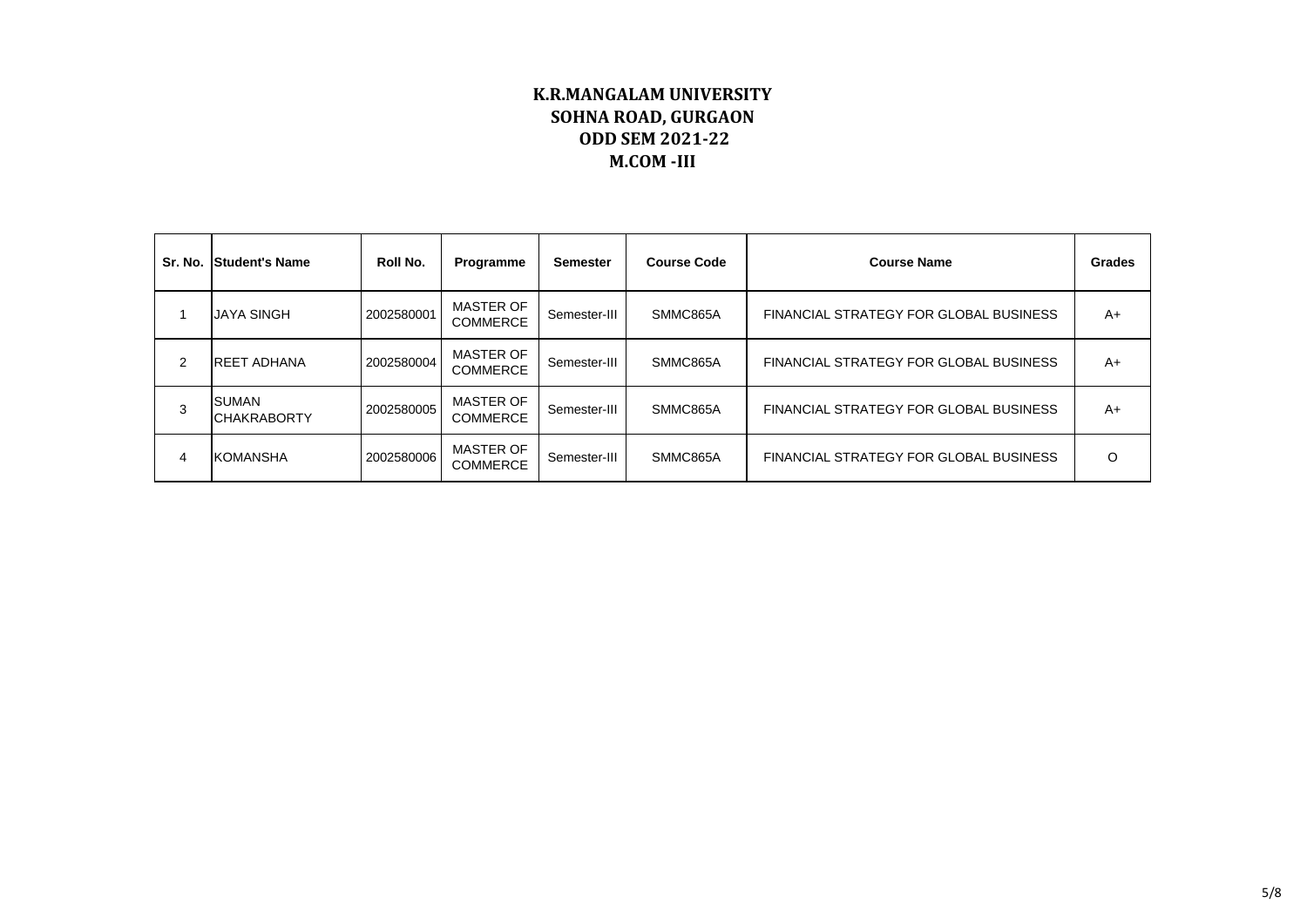| Sr. No.        | <b>Student's Name</b>              | Roll No.   | Programme                           | <b>Semester</b> | <b>Course Code</b> | <b>Course Name</b>                | <b>Grades</b> |
|----------------|------------------------------------|------------|-------------------------------------|-----------------|--------------------|-----------------------------------|---------------|
|                | <b>JAYA SINGH</b>                  | 2002580001 | <b>MASTER OF</b><br><b>COMMERCE</b> | Semester-III    | SMMC803A           | ETHICAL DILEMMA AND PROFITABILITY | $A+$          |
| $\overline{2}$ | <b>REET ADHANA</b>                 | 2002580004 | <b>MASTER OF</b><br><b>COMMERCE</b> | Semester-III    | SMMC803A           | ETHICAL DILEMMA AND PROFITABILITY | $A+$          |
| 3              | <b>SUMAN</b><br><b>CHAKRABORTY</b> | 2002580005 | <b>MASTER OF</b><br><b>COMMERCE</b> | Semester-III    | SMMC803A           | ETHICAL DILEMMA AND PROFITABILITY |               |
| 4              | <b>KOMANSHA</b>                    | 2002580006 | <b>MASTER OF</b><br><b>COMMERCE</b> | Semester-III    | SMMC803A           | ETHICAL DILEMMA AND PROFITABILITY | $A+$          |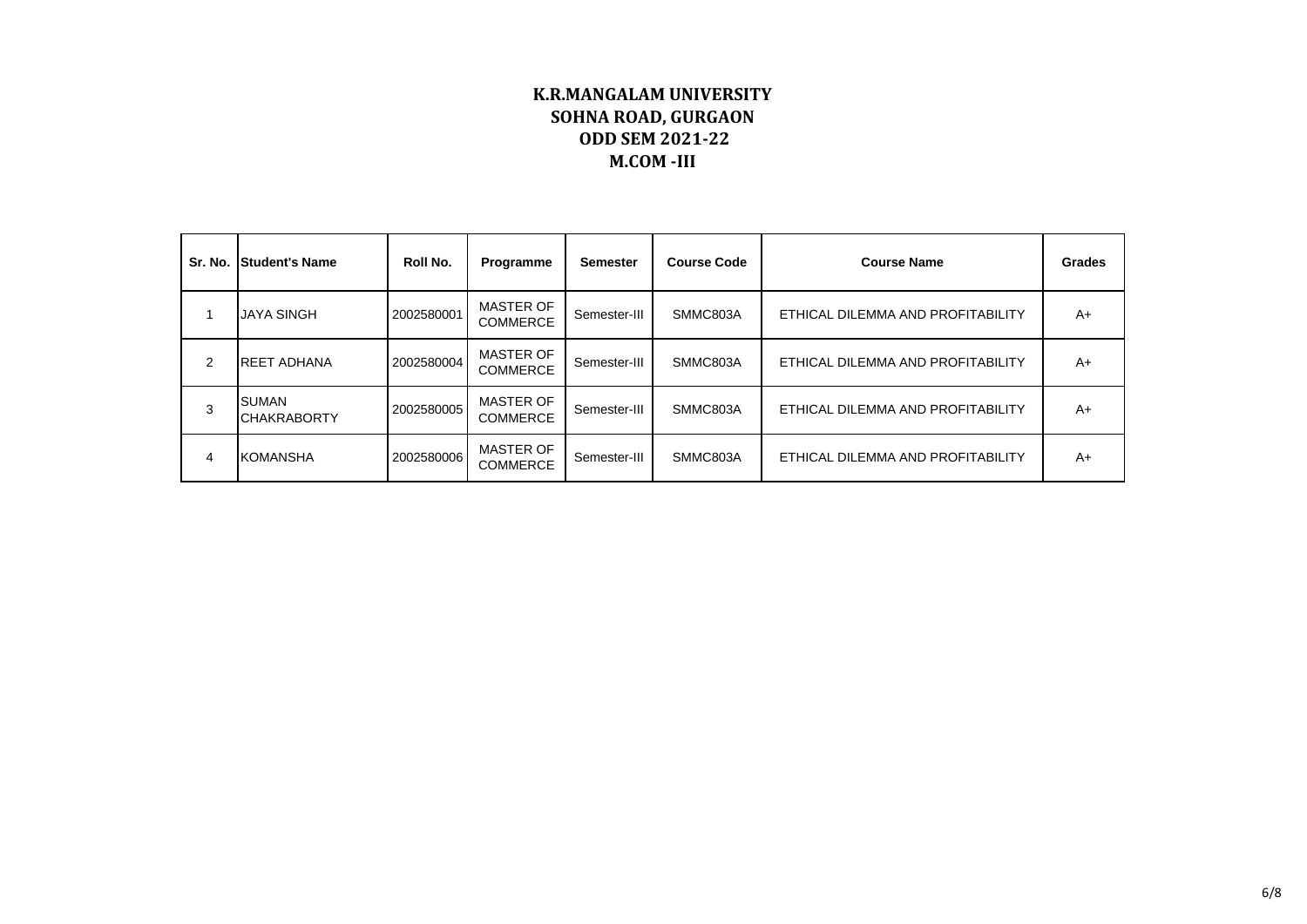| Sr. No.       | <b>Student's Name</b>              | Roll No.   | Programme                           | <b>Semester</b> | <b>Course Code</b> | <b>Course Name</b> | Grades   |
|---------------|------------------------------------|------------|-------------------------------------|-----------------|--------------------|--------------------|----------|
|               | <b>JAYA SINGH</b>                  | 2002580001 | <b>MASTER OF</b><br><b>COMMERCE</b> | Semester-III    | SMMC758A           | <b>AUDITING-II</b> | $A+$     |
| $\mathcal{P}$ | <b>REET ADHANA</b>                 | 2002580004 | <b>MASTER OF</b><br><b>COMMERCE</b> | Semester-III    | SMMC758A           | <b>AUDITING-II</b> | $A+$     |
| 3             | <b>SUMAN</b><br><b>CHAKRABORTY</b> | 2002580005 | <b>MASTER OF</b><br><b>COMMERCE</b> | Semester-III    | SMMC758A           | <b>AUDITING-II</b> | $A+$     |
| 4             | <b>KOMANSHA</b>                    | 2002580006 | <b>MASTER OF</b><br><b>COMMERCE</b> | Semester-III    | SMMC758A           | <b>AUDITING-II</b> | $\Omega$ |